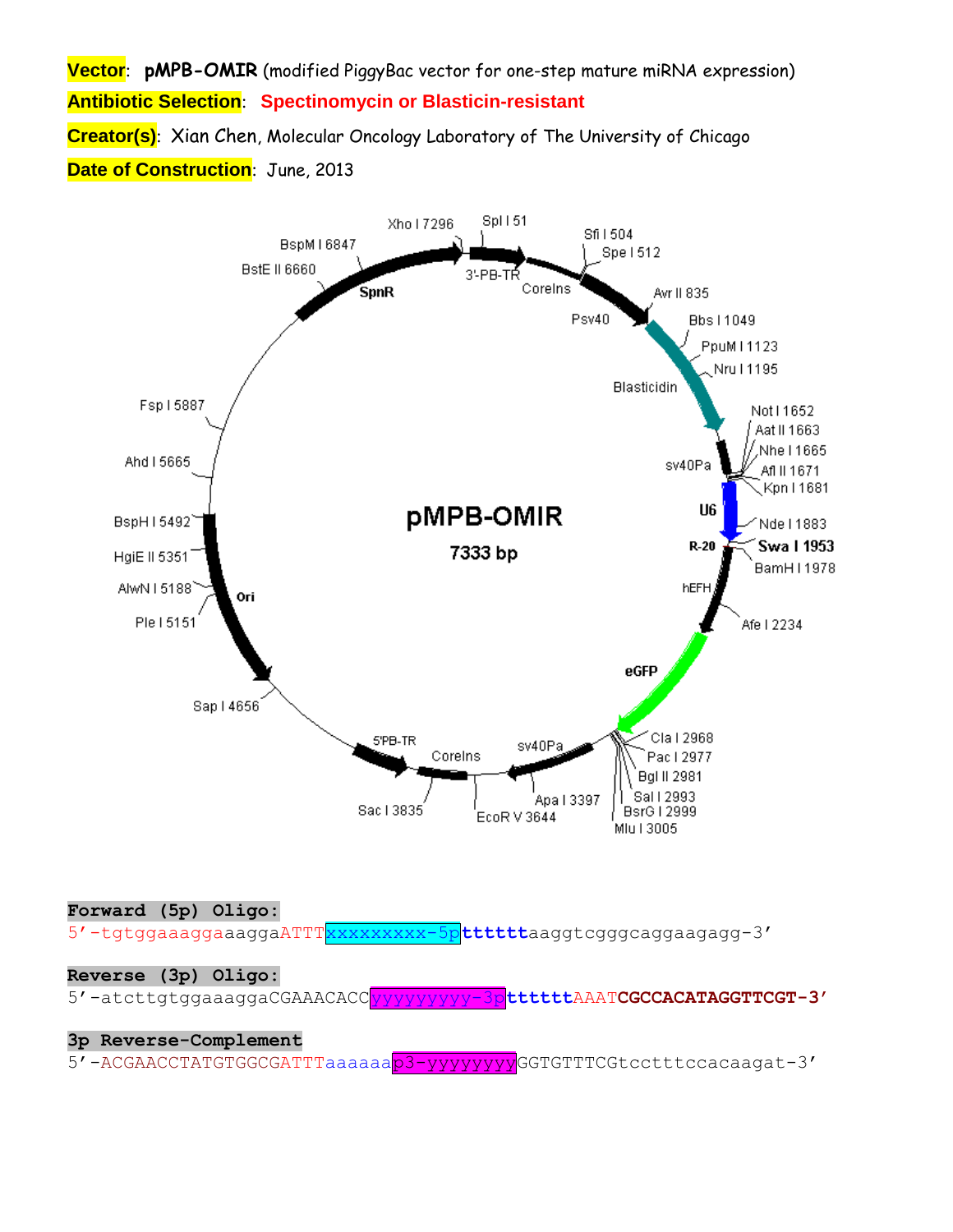## **pMPB-OMIR Vector Sequence**

*(Spectinomycin or Blasticin-resistant)*

CTGCAGAACACGCAGCTAGATTAA**CCCTAGAAAGATAATCATATTGTGACGTACGTTAAAGATAATCATGCGTAAAATTGACGCATG** TGTTTTATCGGTCTGTATATCGAGGTTTATTTATTAATTTGAATAGATATTAAGTTTTATTATATTTACACTTACATACTAATAATA AATTCAACAAACAATTTATTTATGTTTATTTATTTATTAAAAAAAAACAAAAACTCAAAATTTCTTCTATAAAGTAACAAAACTTTT ATGAGGGACAGCCCCCCCCCAAAGCCCCCAGGGATGTAATTACGTCCCTCCCCCGCTAGGGGGCAGCAGCGAGCCGCCCGGGGCTCC GCTCCGGTCCGGCGCTCCCCCCGCATCCCCGAGCCGGCAGCGTGCGGGGACAGCCCGGGCACGGGGAAGGTGGCACGGGATCGCTTT CCTCTGAACGCTTCTCGCTGCTCTTTGAGCCTGCAGACACCTGGGGGGATACGGGGAAAAGGCCTCCACGGCCAGACTAGTAATGTG TGTCAGTTAGGGTGTGGAAAGTCCCCAGGCTCCCCAGCAGGCAGAAGTATGCAAAGCATGCATCTCAATTAGTCAGCAACCAGGTGT GGAAAGTCCCCAGGCTCCCCAGCAGGCAGAAGTATGCAAAGCATGCATCTCAATTAGTCAGCAACCATAGTCCCGCCCCTAACTCCG CCCATCCCGCCCCTAACTCCGCCCAGTTCCGCCCATTCTCCGCCCCATGGCTGACTAATTTTTTTTATTTATGCAGAGGCCGAGGCC GCCTCTGCCTCTGAGCTATTCCAGAAGTAGTGAGGAGGCTTTTTTGGAGGCCTAGGCTTTTGCAAAAAGCTCCCGGGAGCTTGTATA TCCATTTTCGGATCTGATCAGCACGTGTTGACAATTAATCATCGGCATAGTATATCGGCATAGTATAATACGACAAGGTGAGGAACT AAACCATGGCCAAGCCTTTGTCTCAAGAAGAATCCACCCTCATTGAAAGAGCAACGGCTACAATCAACAGCATCCCCATCTCTGAAG ACTACAGCGTCGCCAGCGCAGCTCTCTCTAGCGACGGCCGCATCTTCACTGGTGTCAATGTATATCATTTTACTGGGGGACCTTGTG CAGAACTCGTGGTGCTGGGCACTGCTGCTGCTGCGGCAGCTGGCAACCTGACTTGTATCGTCGCGATCGGAAATGAGAACAGGGGCA TCTTGAGCCCCTGCGGACGGTGCCGACAGGTGCTTCTCGATCTGCATCCTGGGATCAAAGCCATAGTGAAGGACAGTGATGGACAGC CGACGGCAGTTGGGATTCGTGAATTGCTGCCCTCTGGTTATGTGTGGGAGGGCTAAGCACTTCGTGGCCGAGGAGCAGGACTGACAC GTGCTACGAGATTTCGATTCCACCGCCGCCTTCTATGAAAGGTTGGGCTTCGGAATCGTTTTCCGGGACGCCGGCTGGATGATCCTC CAGCGCGGGGATCTCATGCTGGAGTTCTTCGCCCACCCCAACTTGTTTATTGCAGCTTATAATGGTTACAAATAAAGCAATAGCATC ACAAATTTCACAAATAAAGCATTTTTTTCACTGCATTCTAGTTGTGGTTTGTCCAAACTCATCAATGTATCTTATCATGTCTGGCGG CCGCGACGTCGCTAGCCTTAAGGGTACCAGT**aaac**aaggtcgggcaggaagagggcctatttcccatgattccttcatatttgcata tacgatacaaggctgttagagagataattagaattaatttgactgtaaacacaaagatattagtacaaaatacgtgacgtagaaagt aataatttcttgggtagtttgcagttttaaaattatgttttaaaatggactatcatatgcttaccgtaacttgaaagtatttcgatt tcttggctttatatatcttgtggaaaggaaaggaATTTAAATCGCCACATAGGTTCGTGATT**ggatcc**ggatctgcgatCGCTCCGG TGCCCGTCAGTGGGCAGAGCGCACATCGCCCACAGTCCCCGAGAAGTTGGGGGGAGGGGTCGGCAATTGAACCGGTGCCTAGAGAAG GTGGCGCGGGGTAAACTGGGAAAGTGATGTCGTGTACTGGCTCCGCCTTTTTCCCGAGGGTGGGGGAGAACCGTATATAAGTGCAGT AGTCGCCGTGAACGTTCTTTTTCGCAACGGGTTTGCCGCCAGAACACAGCTGt**CTAGC**GCTACCGGTCGCCACC**atg**gtgagcaagg gcgaggagctgttcaccggggtggtgcccatcctggtcgagctggacggcgacgtaaacggccacaagttcagcgtgtccggcgagg gcgagggcgatgccacctacggcaagctgaccctgaagttcatctgcaccaccggcaagctgcccgtgccctggcccaccctcgtga ccaccctgacctacggcgtgcagtgcttcagccgctaccccgaccacatgaagcagcacgacttcttcaagtccgccatgcccgaag gctacgtccaggagcgcaccatcttcttcaaggacgacggcaactacaagacccgcgccgaggtgaagttcgagggcgacaccctgg tgaaccgcatcgagctgaagggcatcgacttcaaggaggacggcaacatcctggggcacaagctggagtacaactacaacagccaca acgtctatatcatggccgacaagcagaagaacggcatcaaggtgaacttcaagatccgccacaacatcgaggacggcagcgtgcagc tcgccgaccactaccagcagaacacccccatcggcgacggccccgtgctgctgcccgacaaccactacctgagcacccagtccgccc tgagcaaagaccccaacgagaagcgcgatcacatggtcctgctggagttcgtgaccgccgccgggatcactctcggcatggacgagc tgtactaa**tcgatttaattaaagatctaggcct**GTCGACTGTACAACGCGTGTTTAAATGATCTAACTAACTAAACTTGTTTATTGC ANCTTATAATGGTTACAAATAAAGCAATAGCATCACAAATTTCACAAATAAAGCATTTTTTTCACTGCATTCTAGTTGTGGTTGTG CAAACTCATCAATGTATCTTATCATGTCTGGAATGACTCAAATGATGTCAATTAGTCTATCAGAAGCTCATCTGGTCTCCCTTCCGG GGGACAAGACATCCCTGTTTAATATTTAAACAGCAGTGTTCCCAAACTGGGTTCTTATATCCCTTGCTCTGGTCAACCAGGTTGCAG GGTTTCCTGTCCTCACAGGAACGAAGTCCCTAAAGAAACAGTGGCAGCCAGGTTTAGCCCCGGAATTGACTGGATTCCTTTTTTAGG GCCCATTGGTATGGCTTTTTCCCCGTATCCCCCCAGGTGTCTGCAGGCTCAAAGAGCAGCGAGAAGCGTTCAGAGGAAAGCGATCCC GTGCCACCTTCCCCGTGCCCGGGCTGTCCCCGCACGCTGCCGGCTCGGGGATGCGGGGGGAGCGCCGGACCGGAGCGGAGCCCCGGG CGGCTCGCTGCTGCCCCCTAGCGGGGGAGGGACGTAATTACATCCCTGGGGGCTTTGGGGGGGGGCTGTCCCTGATATCTATAACAA GAAAATATATATATAATAAGTTATCACGTAAGTAGAACATGAAATAACAATATAATTATCGTATGAGTTAAATCTTAAAAGTCACGT AAAAGATAATCATGCGTCATTTTGACTCACGCGGTCGTTATAGTTCAAAATCAGTGACACTTACCGCATTGACAAGCACGCCTCACG GGAGCTCCAAGCGGCGACTGAGATGTCCTAAATGCACAGCGACGGATTCGCGCTATTTAGAAAGAGAGAGCAATATTTCAAGAATG**C ATGCGTCAATTTTACGCAGACTATCTTTCTAGGG**TTAATCTAGCTGCATCAGGATCATATCGTCGGGTCTTTTTTCATCGCCCAAGC TGGCGCTATCTGGGCATCGGGGAGGAAGAAGCCCGTGCCTTTTCCCGCGAGGTTGAAGCGGCATGGAAAGAGTTTGCCGAGGATGAC TGCTGCTGCATTGACGTTGAGCGAAAACGCACGTTTACCATGATGATTCGGGAAGGTGTGGCCATGCACGCCTTTAACGGTGAACTG TTCGTTCAGGCCACCTGGGATACCAGTTCGTCGCGGCTTTTCCGGACACAGTTCCGGATGGTCAGCCCGAAGCGCATCAGCAACCCG AACAATACCGGCGACAGCCGGAACTGCCGTGCCGGTGTGCAGATTAATGACAGCGGTGCGGCGCTGGGATATTACGTCAGCGAGGAC GGGTATCCTGGCTGGATGCCGCAGAAATGGACATGGATACCCCGTGAGTTACCCGGCGGGCGCGCTTGGCGTAATCATGGTCATAGC TGTTTCCTGTGTGAAATTGTTATCCGCTCACAATTCCACACAACATACGAGCCGGAAGCATAAAGTGTAAAGCCTGGGGTGCCTAAT GAGTGAGCTAACTCACATTAATTGCGTTGCGCTCACTGCCCGCTTTCCAGTCGGGAAACCTGTCGTGCCAGCTGCATTAATGAATCG GCCAACGCGCGGGGAGAGGCGGTTTGCGTATTGGGCGCTCTTCCGCTTCCTCGCTCACTGACTCGCTGCGCTCGGTCGTTCGGCTGC GGCGAGCGGTATCAGCTCACTCAAAGGCGGTAATACGGTTATCCACAGAATCAGGGGATAACGCAGGAAAGAACATGTGAGCAAAAG GCCAGCAAAAGGCCAGGAACCGTAAAAAGGCCGCGTTGCTGGCGTTTTTCCATAGGCTCCGCCCCCCTGACGAGCATCACAAAAATC GACGCTCAAGTCAGAGGTGGCGAAACCCGACAGGACTATAAAGATACCAGGCGTTTCCCCCTGGAAGCTCCCTCGTGCGCTCTCCTG TTCCGACCCTGCCGCTTACCGGATACCTGTCCGCCTTTCTCCCTTCGGGAAGCGTGGCGCTTTCTCATAGCTCACGCTGTAGGTATC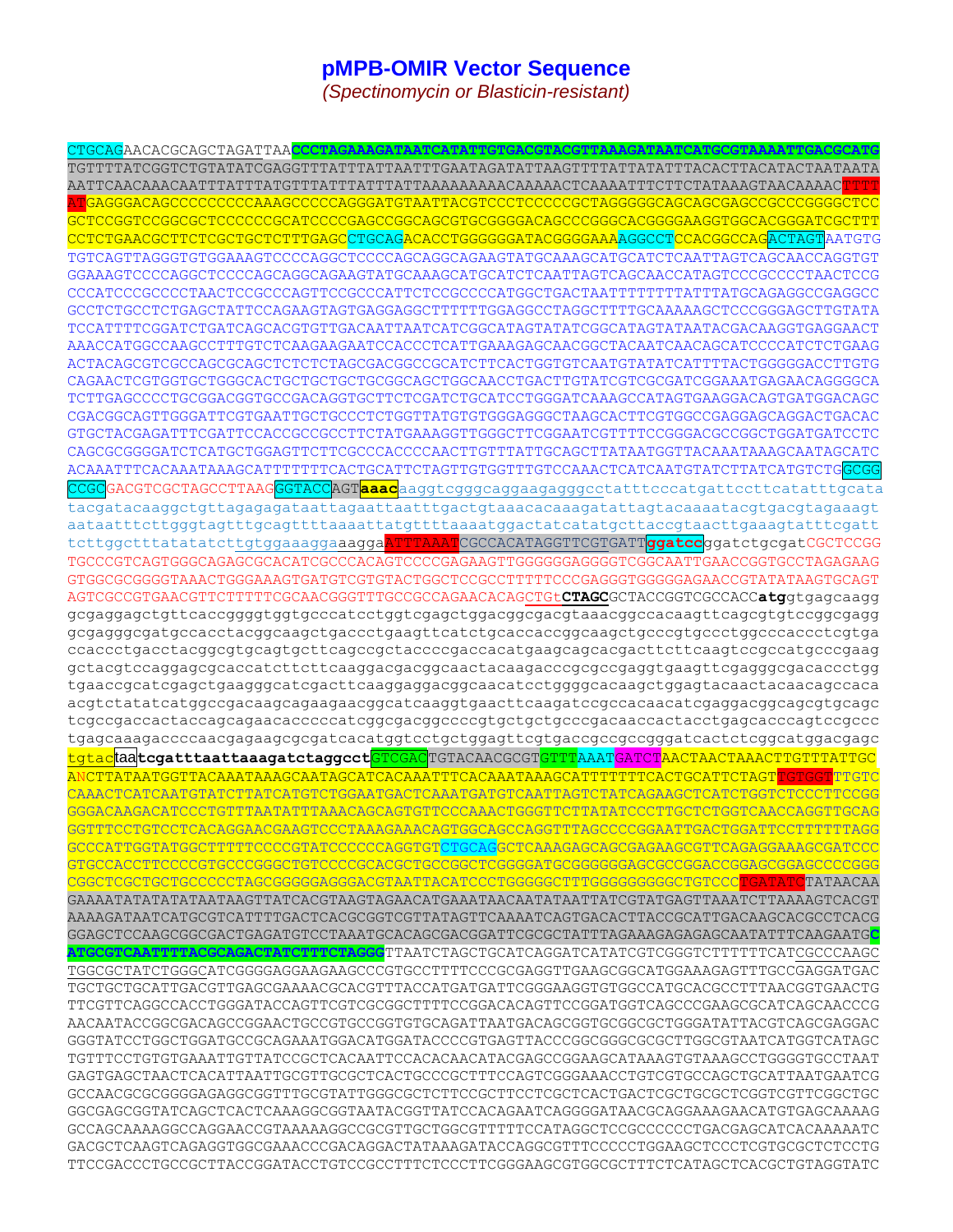TCAGTTCGGTGTAGGTCGTTCGCTCCAAGCTGGGCTGTGTGCACGAACCCCCCGTTCAGCCCGACCGCTGCGCCTTATCCGGTAACT ATCGTCTTGAGTCCAACCCGGTAAGACACGACTTATCGCCACTGGCAGCAGCCACTGGTAACAGGATTAGCAGAGCGAGGTATGTAG GCGGTGCTACAGAGTTCTTGAAGTGGTGGCCTAACTACGGCTACACTAGAAGGACAGTATTTGGTATCTGCGCTCTGCTGAAGCCAG TTACCTTCGGAAAAAGAGTTGGTAGCTCTTGATCCGGCAAACAAACCACCGCTGGTAGCGGTGGTTTTTTTGTTTGCAAGCAGCAGA TTACGCGCAGAAAAAAAGGATCTCAAGAAGATCCTTTGATCTTTTCTACGGGGTCTGACGCTCAGTGGAACGAAAACTCACGTTAAG GGATTTTGGTCATGAGATTATCAAAAAGGATCTTCACCTAGATCCTTTTAAATTAAAAATGAAGTTTTAAATCAATCTAAAGTATAT ATGAGTAAACTTGGTCTGACAGTTACCAATGCTTAATCAGTGAGGCACCTATCTCAGCGATCTGTCTATTTCGTTCATCCATAGTTG CCTGACTCCCCGTCGTGTAGATAACTACGATACGGGAGGGCTTACCATCTGGCCCCAGTGCTGCAATGATACCGCGAGACCCACGCT CACCGGCTCCAGATTTATCAGCAATAAACCAGCCAGCCGGAAGGGCCGAGCGCAGAAGTGGTCCTGCAACTTTATCCGCCTCCATCC AGTCTATTAATTGTTGCCGGGAAGCTAGAGTAAGTAGTTCGCCAGTTAATAGTTTGCGCAACGTTGTTGCCATTGCTACAGGCATCG TGGTGTCACGCTCGTCGTTTGGTATGGCTTCATTCAGCTCCGGTTCCCAACGATCAAGGCGAGTTACATGATCCCCCATGTTGTGCA AAAAAGCGGTTAGCTCCTTCGGTCCTCCGATCGTTGTCAGAAGTAAGTTGGCCGCAGTGTTATCACTCATGGTTATGGCAGCACTGC ATAATTCTCTTACTGTCATGCCATCCGTAAGATGCTTTTCTGTGACTGGTGAGTGTACCAGCCAGGACAGAAATGCCTCGACTTCGC TGCTACCCAAGGTTGCCGGGTGACGCACACCGTGGAAACGGATGAAGGCACGAACCCAGTGGACATAAGCCTGTTCGGTTCGTAAGC TGTAATGCAAGTAGCGT**ATG**CGCTCACGCAACTGGTCCAGAACCTTGACCGAACGCAGCGGTGGTAACGGCGCAGTGGCGGTTTTCA TGGCTTGTTATGACTGTTTTTTTGGGGTACAGTCTATGCCTCGGGCATCCAAGCAGCAAGCGCGTTACGCCGTGGGTCGATGTTTGA TGTTATGGAGCAGCAACGATGTTACGCAGCAGGGCAGTCGCCCTAAAACAAAGTTAAACATTATGAGGGAAGCGGTGATCGCCGAAG TATCGACTCAACTATCAGAGGTAGTTGGCGTCATCGAGCGCCATCTCGAACCGACGTTGCTGGCCGTACATTTGTACGGCTCCGCAG TGGATGGCGGCCTGAAGCCACACAGTGATATTGATTTGCTGGTTACGGTGACCGTAAGGCTTGATGAAACAACGCGGCGAGCTTTGA TCAACGACCTTTTGGAAACTTCGGCTTCCCCTGGAGAGAGCGAGATTCTCCGCGCTGTAGAAGTCACCATTGTTGTGCACGACGACA TCATTCCGTGGCGTTATCCAGCTAAGCGCGAACTGCAATTTGGAGAATGGCAGCGCAATGACATTCTTGCAGGTATCTTCGAGCCAG CCACGATCGACATTGATCTGGCTATCTTGCTGACAAAAGCAAGAGAACATAGCGTTGCCTTGGTAGGTCCAGCGGCGGAGGAACTCT TTGATCCGGTTCCTGAACAGGATCTATTTGAGGCGCTAAATGAAACCTTAACGCTATGGAACTCGCCGCCCGACTGGGCTGGCGATG AGCGAAATGTAGTGCTTACGTTGTCCCGCATTTGGTACAGCGCAGTAACCGGCAAAATCGCGCCGAAGGATGTCGCTGCCGACTGGG CAATGGAGCGCCTGCCGGCCCAGTATCAGCCCGTCATACTTGAAGCTAGACAGGCTTATCTTGGACAAGAAGAAGATCGCTTGGCCT CGCGCGCAGATCAGTTGGAAGAATTTGTCCACTACGTGAAAGGCGAGATCACCAAGGTAGTCGGCAAATAACCCTCGAGCCACCCA**T**

Fsp I TGCIGCA 5887

**GA**CCAAAATCCCTTAACGTGAGTTA

## **Unique enzymes in pMPB-OMIR:**

|           | $\sum_{i=1}^{n}$                           |      | BstE II                                        | G`GTNAC, C  |              |        | 6660   |        |      |
|-----------|--------------------------------------------|------|------------------------------------------------|-------------|--------------|--------|--------|--------|------|
| BsiW I    | $C$ GTAC, G                                | 51   | BspM I                                         |             | ACCTGC 10/14 |        | 6847   |        |      |
| Spl I     | $C$ GTAC, G                                | 51   | PaeR7 I                                        | $C$ TCGA, G |              |        | 7296   |        |      |
| Sfi I     | GGCCN, NNN NGGCC 504                       |      | Xho I                                          |             | C`TCGA, G    |        | 7296   |        |      |
| Spe I     | A`CTAG, T                                  | 512  | Number of enzymes = $46$                       |             |              |        |        |        |      |
| Avr II    | $C$ $CTAG$ , $G$                           | 835  |                                                |             |              |        |        |        |      |
| Bbv II    | GAAGAC 7/11                                | 1048 | The following enzymes do not cut in pMPB-OMIR: |             |              |        |        |        |      |
| Bbs I     | GAAGAC 8/12                                | 1049 |                                                |             |              |        |        |        |      |
| PpuM I    | RG`GWC, CY                                 | 1123 | Asc I                                          | Bbe I       |              | BsiC I |        | BsmB I |      |
| Nru I     | TCG   CGA                                  | 1195 | Bst1107 I                                      |             |              |        |        |        |      |
| Not I     | GC`GGCC,GC                                 | 1652 | BstB I                                         |             | Bsu36 I      |        | EcoR I | Ehe I  | Fse  |
| Aat II    | G, ACGT `C                                 | 1663 | $\top$                                         |             |              |        |        |        |      |
| Nhe I     | G`CTAG, C                                  | 1665 | HinD III                                       | Hpa I       |              | Kas I  |        | Nar I  | PflM |
| Afl II    | C`TTAA,G                                   | 1671 | $\mathbb{I}$                                   |             |              |        |        |        |      |
| Acc65 I   | G`GTAC, C                                  | 1677 | Pme I                                          |             | Sac II       | Sca I  |        | SnaB I |      |
| Asp718    | $G$ `GTAC, C                               | 1677 | Tth111 I                                       |             |              |        |        |        |      |
| Kpn I     | G, GTAC`C                                  | 1681 |                                                |             |              |        |        |        |      |
| Nde I     | CA`TA,TG                                   | 1883 | pMPB-OMIR: sites sorted by name:               |             |              |        |        |        |      |
| Swa I     | ATTT   AAAT                                | 1953 |                                                |             |              |        |        |        |      |
| BamH I    | G`GATC, C                                  | 1978 | Aat II                                         | (1)         | 1663         |        |        |        |      |
| Mun I     | C`AATT, G                                  | 2066 | Acc I                                          | (1)         | 2994         |        |        |        |      |
| Afe I     | AGC   GCT                                  | 2234 | Acc65 I                                        |             | $(1)$ 1677   |        |        |        |      |
| Eco47 III | AGC   GCT                                  | 2234 | Aci I                                          | $(77)$ 315  |              |        | 336    | 348    | 370  |
| Bsp1286 I | G, DGCH`C                                  | 2860 |                                                |             | 393          |        | 683    | 695    | 704  |
| Cla I     | AT `CG, AT                                 | 2968 |                                                |             | 716          |        | 726    | 737    | 783  |
| Pac I     | TTA, AT`TAA                                | 2977 |                                                |             | 1083         |        | 1165   | 1232   | 1416 |
| Bql II    | A`GATC, T                                  | 2981 |                                                |             | 1419         |        | 1485   | 1651   | 1655 |
| Sal I     | $G \upharpoonright$ TCGA, C                | 2993 |                                                |             | 2095         |        | 2132   | 2212   | 2469 |
| Acc I     | GT`MK, AC                                  | 2994 |                                                |             | 2510         |        | 2577   | 2616   | 2754 |
| BsrG I    | T`GTAC, A                                  | 2999 |                                                |             | 2867         |        | 2927   | 2930   | 3511 |
| Mlu I     | A`CGCG, T                                  | 3005 |                                                |             | 3534         |        | 3556   | 3568   | 3589 |
| Bsp120 I  | G`GGCC, C                                  | 3393 |                                                |             | 3773         |        | 3806   | 3840   | 4048 |
| Apa I     | G, GGCC`C                                  | 3397 |                                                |             | 4061         |        | 4210   | 4317   | 4322 |
| BstX I    | CCAN, NNNN NTGG 3404                       |      |                                                |             | 4370         |        | 4407   | 4462   | 4565 |
| ECOR V    | GAT   ATC                                  | 3644 |                                                |             | 4621         |        | 4631   | 4655   | 4698 |
| Sac I     | G, AGCT`C                                  | 3835 |                                                |             | 4705         |        | 4726   | 4817   | 4845 |
| Sap I     | GCTCTTC 8/11                               | 4656 |                                                |             | 4972         |        | 4991   | 5112   | 5222 |
| Ple I     | GAGTC 9/10                                 | 5151 |                                                |             | 5357         |        | 5366   | 5728   | 5819 |
| AlwN I    | CAG,NNN`CTG 5188<br>ACCNNNNNNGGT -1/135351 |      |                                                |             | 6010         |        | 6056   | 6323   | 6343 |
| HqiE II   |                                            |      |                                                |             | 6511         |        | 6608   | 6620   | 6687 |
| BspH I    | T`CATG, A                                  | 5492 |                                                |             | 6750         |        | 6946   | 6949   | 7027 |
| Ahd I     | GACNN, N`NNGTC                             | 5665 |                                                |             | 7074         |        |        |        |      |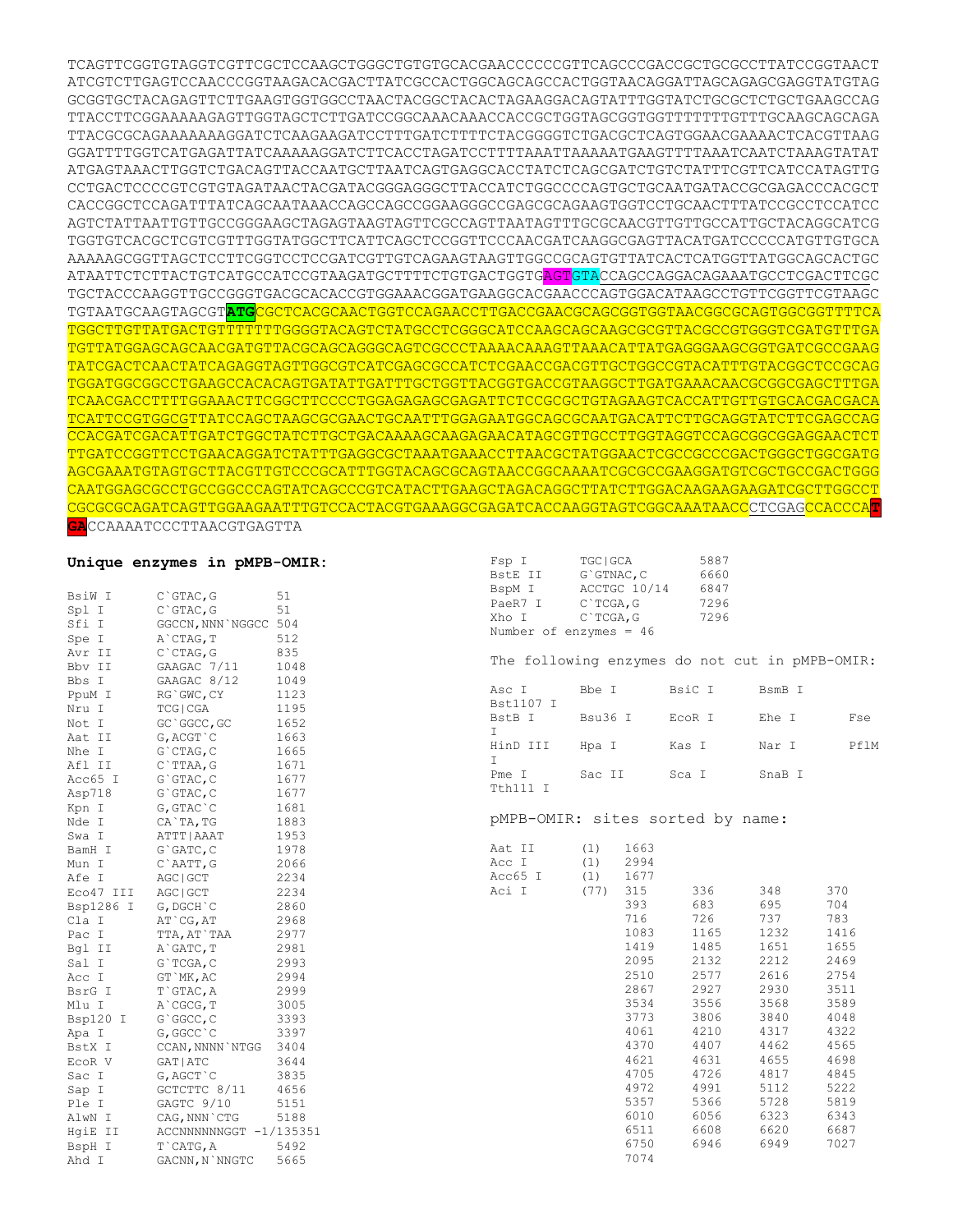| Afe I   | (1)  | 2234 |      |      |      | BsaW I    | (12) | 352  | 1981 | 1998 | 2073 |
|---------|------|------|------|------|------|-----------|------|------|------|------|------|
| Afl II  | (1)  | 1671 |      |      |      |           |      | 2238 | 3550 | 4218 | 4230 |
| Afl III | (4)  | 894  | 1390 | 3005 | 4772 |           |      | 4978 | 5125 | 5956 | 6966 |
|         |      | 2073 | 2238 |      |      |           |      | 831  | 1391 | 2281 |      |
| Age I   | (2)  |      |      |      |      | BseR I    | (3)  |      |      |      |      |
| Aha II  | (3)  | 1461 | 1660 | 6554 |      | Bsg I     | (6)  | 1151 | 2191 | 2379 | 2476 |
| Ahd I   | (1)  | 5665 |      |      |      |           |      | 2800 | 4322 |      |      |
| Alu I   | (35) | 16   | 799  | 853  | 863  | BsiE I    | (10) | 1083 | 1199 | 1655 | 1994 |
|         |      | 1066 | 1171 | 1535 | 2225 |           |      | 2243 | 3777 | 4688 | 5112 |
|         |      | 2271 | 2304 | 2376 | 2409 |           |      | 6035 | 6881 |      |      |
|         |      | 2625 | 2673 | 2784 | 2958 | BsiHKA I  | (4)  | 2860 | 3835 | 5090 | 6779 |
|         |      | 3199 | 3833 | 3959 | 4002 | BsiW I    | (1)  | 51   |      |      |      |
|         |      | 4437 | 4532 | 4596 | 4714 | Bsm I     | (3)  | 1600 | 3113 | 3917 |      |
|         |      | 4940 | 5030 | 5076 | 5333 | BsmA I    | (3)  | 982  | 3212 | 5727 |      |
|         |      | 5854 | 5954 | 6017 | 6264 | BsmF I    | (15) | 281  | 291  | 410  | 529  |
|         |      |      |      |      |      |           |      |      |      |      |      |
|         |      | 6694 | 6808 | 7180 |      |           |      | 601  | 665  | 1136 | 1472 |
| Alw I   | (20) | 434  | 888  | 1278 | 1469 |           |      | 2022 | 3235 | 3318 | 3492 |
|         |      | 1496 | 1974 | 1985 | 1991 |           |      | 3611 | 3621 | 7056 |      |
|         |      | 2746 | 2943 | 3471 | 3975 | BsoF I    | (66) | 14   | 326  | 329  | 336  |
|         |      | 5334 | 5420 | 5420 | 5517 |           |      | 387  | 454  | 783  | 1064 |
|         |      | 5518 | 5982 | 6959 | 6988 |           |      | 1083 | 1157 | 1160 | 1163 |
| AlwN I  | (1)  | 5188 |      |      |      |           |      | 1166 | 1169 | 1333 | 1419 |
| Apa I   | (1)  | 3397 |      |      |      |           |      | 1533 | 1652 | 1655 | 2212 |
| ApaL I  | (2)  | 5086 | 6775 |      |      |           |      | 2410 | 2469 | 2491 | 2775 |
| Apo I   | (6)  | 175  | 233  | 1570 | 1948 |           |      | 2782 | 2833 | 2836 | 2930 |
|         |      |      |      |      |      |           |      |      |      |      |      |
|         |      | 3083 | 7243 |      |      |           |      | 3352 | 3451 | 3518 | 3569 |
| Ase I   | (7)  | 122  | 906  | 1775 | 4308 |           |      | 3576 | 3579 | 3841 | 3960 |
|         |      | 4543 | 4602 | 5837 |      |           |      | 4062 | 4093 | 4096 | 4211 |
| Asp718  | (1)  | 1677 |      |      |      |           |      | 4323 | 4370 | 4597 | 4678 |
| Ava I   | (11) | 339  | 377  | 403  | 856  |           |      | 4696 | 4699 | 4817 | 4972 |
|         |      | 2040 | 2142 | 3499 | 3525 |           |      | 5115 | 5180 | 5183 | 5389 |
|         |      | 3563 | 6392 | 7296 |      |           |      | 5717 | 6056 | 6083 | 6178 |
| Ava II  | (8)  | 355  | 1123 | 2907 | 3548 |           |      | 6321 | 6406 | 6450 | 6466 |
|         |      | 5803 | 6025 | 6299 | 6940 |           |      | 6621 | 6688 | 6838 | 6947 |
|         |      |      |      |      |      |           |      |      |      |      |      |
| Avr II  | (1)  | 835  |      |      |      |           |      | 7027 | 7124 |      |      |
| BamH I  | (1)  | 1978 |      |      |      | Bsp120 I  | (1)  | 3393 |      |      |      |
| Ban I   | (7)  | 1238 | 1677 | 2001 | 2076 | Bsp1286 I | (1)  | 2860 |      |      |      |
|         |      | 2286 | 4516 | 5613 |      | BspH I    | (1)  | 5492 |      |      |      |
| Ban II  | (5)  | 347  | 1228 | 3397 | 3563 | BspM I    | (1)  | 6847 |      |      |      |
|         |      | 3835 |      |      |      | BspM II   | (3)  | 1981 | 4218 | 4230 |      |
| Bbs I   | (1)  | 1049 |      |      |      | Bsr I     | (23) | 721  | 1097 | 1121 | 1682 |
| Bbv I   | (21) | 25   | 337  | 340  | 398  |           |      | 2108 | 2129 | 2863 | 3270 |
|         |      | 1075 | 1180 | 1544 | 2502 |           |      | 3380 | 4201 | 4573 | 5179 |
|         |      | 2786 | 2793 | 3363 | 3462 |           |      | 5192 | 5306 | 5712 | 5830 |
|         |      | 5191 | 5194 | 5400 | 6094 |           |      | 5873 | 6140 | 6235 | 6300 |
|         |      |      |      |      |      |           |      |      |      |      |      |
|         |      | 6332 | 6417 | 6461 | 6477 |           |      | 7038 | 7134 | 7156 |      |
|         |      | 6849 |      |      |      | BsrB I    | (4)  | 350  | 3556 | 4464 | 4705 |
| Bbv II  | (1)  | 1048 |      |      |      | BsrD I    | (4)  | 5726 | 5900 | 6849 | 7142 |
| Bcl I   | (2)  | 886  | 6698 |      |      | BsrG I    | (1)  | 2999 |      |      |      |
| Bcn I   | (19) | 341  | 342  | 405  | 406  | BssH II   | (2)  | 4411 | 7224 |      |      |
|         |      | 858  | 859  | 1458 | 2281 | BssS I    | (3)  | 1138 | 2431 | 4945 |      |
|         |      | 2935 | 3219 | 3368 | 3501 | BstE II   | (1)  | 6660 |      |      |      |
|         |      | 3502 | 3565 | 3566 | 4405 | BstN I    | (23) | 291  | 477  | 549  | 604  |
|         |      | 5153 | 5849 | 6196 |      |           |      | 621  | 1268 | 2296 | 2421 |
| Bfa I   | (19) | 17   | 28   | 318  | 513  |           |      | 2533 | 2608 | 2662 | 3298 |
|         |      | 836  | 1073 | 1605 | 1666 |           |      | 3356 | 3428 | 3614 | 4192 |
|         |      |      |      |      |      |           |      |      |      |      |      |
|         |      | 2081 | 2230 | 2985 | 3118 |           |      | 4359 | 4512 | 4800 | 4921 |
|         |      | 3586 | 3945 | 3956 | 5267 |           |      | 4934 | 6154 | 6731 |      |
|         |      | 5520 | 5855 | 7181 |      | BstU I    | (24) | 1195 | 1485 | 1657 | 2095 |
| Bql I   | (3)  | 504  | 5785 | 7132 |      |           |      | 2579 | 2897 | 3007 | 3773 |
| Bgl II  | (1)  | 2981 |      |      |      |           |      | 3879 | 4050 | 4210 | 4413 |
| Blp I   | (2)  | 1359 | 6809 |      |      |           |      | 4619 | 4621 | 4819 | 5400 |
| Bpm I   | (6)  | 1463 | 1520 | 2695 | 2935 |           |      | 5730 | 6414 | 6687 | 6752 |
|         |      | 5735 | 6752 |      |      |           |      | 6815 | 7108 | 7224 | 7226 |
| Bsa I   | (2)  | 3213 | 5726 |      |      | BstX I    | (1)  | 3404 |      |      |      |
| BsaA I  | (6)  | 895  | 1393 | 1814 | 3682 | BstY I    | (11) | 881  | 1489 | 1978 | 1984 |
|         |      |      |      |      |      |           |      |      |      |      |      |
|         |      | 3740 | 7257 |      |      |           |      | 2750 | 2981 | 5413 | 5424 |
| BsaB I  | (2)  | 1262 | 1983 |      |      |           |      | 5510 | 5522 | 6981 |      |
| BsaH I  | (3)  | 1461 | 1660 | 6554 |      | Cac8 I    | (42) | 333  | 384  | 391  | 467  |
| BsaJ I  | (43) | 289  | 290  | 339  | 340  |           |      | 562  | 581  | 634  | 653  |
|         |      | 403  | 476  | 502  | 547  |           |      | 1059 | 1173 | 1465 | 1667 |
|         |      | 619  | 742  | 777  | 835  |           |      | 2374 | 2407 | 2455 | 2779 |
|         |      | 856  | 962  | 1267 | 1374 |           |      | 2786 | 3439 | 3515 | 3522 |
|         |      | 2143 | 2249 | 2279 | 2419 |           |      | 3573 | 3820 | 3917 | 4004 |
|         |      | 2582 | 2606 | 2661 | 3217 |           |      | 4158 | 4409 | 4413 | 4565 |
|         |      | 3365 | 3426 | 3499 | 3562 |           |      | 4594 | 4703 | 4789 | 4826 |
|         |      | 3563 | 3612 | 3613 | 4080 |           |      | 5386 | 5777 | 6410 | 6587 |
|         |      |      |      |      |      |           |      |      |      |      |      |
|         |      | 4191 | 4511 | 4932 | 6185 |           |      | 6692 | 6872 | 7041 | 7147 |
|         |      | 6208 | 6391 | 6422 | 6729 |           |      | 7151 | 7226 |      |      |
|         |      | 6793 | 6932 | 7274 |      | Cfr10 I   | (11) | 382  | 1463 | 2073 | 2238 |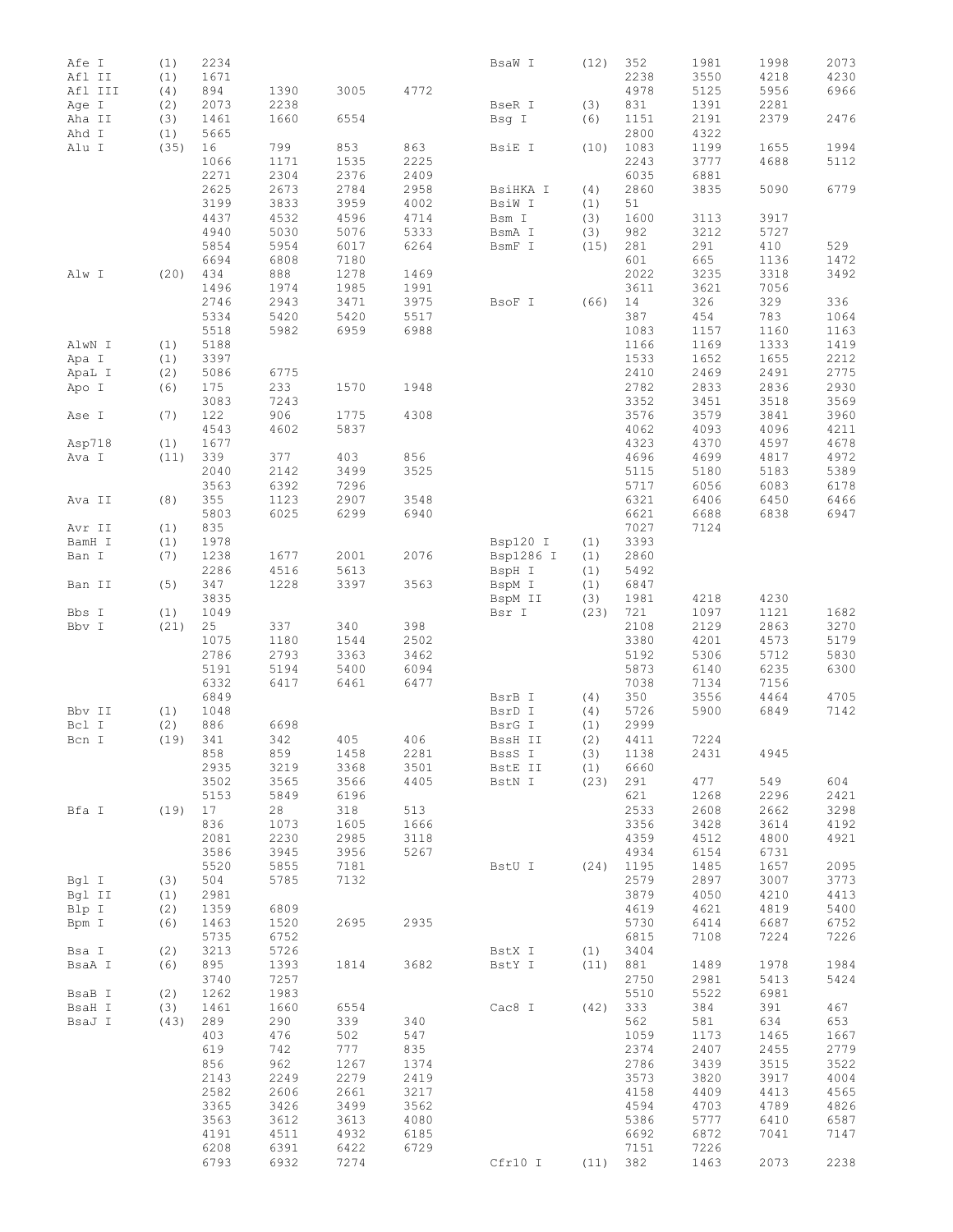|                    |             | 2401         | 3520         | 4271         | 4295         |                  |             | 1651         | 1653         | 2323         | 2710         |
|--------------------|-------------|--------------|--------------|--------------|--------------|------------------|-------------|--------------|--------------|--------------|--------------|
|                    |             | 5745         | 7096         | 7149         |              |                  |             | 4612         | 6052         | 6586         |              |
| Cla I              | (1)         | 2968         |              |              |              | Gsu I            | (6)         | 1464         | 1519         | 2694         | 2934         |
| Csp6 I             | (12)        | 52           | 1678         | 1804         | 2123         |                  |             | 5736         | 6751         |              |              |
|                    |             | 2679         | 2961         | 3000         | 6146         | Hae I            | (10)        | 498          | 834          | 967          | 2989         |
|                    |             | 6379         | 6592         | 6600         | 7083         |                  |             | 4151         | 4187         | 4787         | 4798         |
| Dde I              | (9)         | 795          | 1359         | 2854         | 2872         |                  |             | 5250         | 7219         |              |              |
|                    |             | 3847         | 5047         | 5456         | 5622         | Hae II           | (10)        | 364          | 2236         | 3546         | 4009         |
|                    |             | 6809         |              |              |              |                  |             | 4328         | 4650         | 5020         | 6567         |
| Dpn I              | (37)        | 429<br>1259  | 883          | 888          | 1198         |                  |             | 6997<br>498  | 7146<br>507  | 776          |              |
|                    |             | 1980         | 1273<br>1986 | 1475<br>1993 | 1491<br>2752 | Hae III          | (30)        | 834          | 967          | 1082         | 782<br>1373  |
|                    |             | 2900         | 2938         | 2983         | 3020         |                  |             | 1654         | 1709         | 2324         | 2424         |
|                    |             | 3477         | 3970         | 5340         | 5415         |                  |             | 2713         | 2825         | 2989         | 3395         |
|                    |             | 5426         | 5434         | 5512         | 5524         |                  |             | 4151         | 4187         | 4613         | 4787         |
|                    |             | 5629         | 5970         | 5988         | 6034         |                  |             | 4798         | 4816         | 5250         | 5708         |
|                    |             | 6517         | 6700         | 6880         | 6890         |                  |             | 5788         | 6055         | 6589         | 6623         |
|                    |             | 6965         | 6983         | 7211         | 7232         |                  |             | 7153         | 7219         |              |              |
|                    |             | 7270         |              |              |              | Hga I            | (9)         | 89           | 1042         | 1468         | 3746         |
| DpnII              | (37)        | 427          | 881          | 886          | 1196         |                  |             | 3909         | 4882         | 5460         | 6208         |
|                    |             | 1257         | 1271         | 1473         | 1489         |                  |             | 6544         |              |              |              |
|                    |             | 1978         | 1984         | 1991         | 2750         | HgiA I           | (4)         | 2860         | 3835         | 5090         | 6779         |
|                    |             | 2898         | 2936         | 2981         | 3018         | HgiE II          | (1)         | 5351         |              |              |              |
|                    |             | 3475         | 3968         | 5338         | 5413         | Hha I            | (40)        | 363          | 1063         | 1485         | 2023         |
|                    |             | 5424         | 5432         | 5510         | 5522         |                  |             | 2095         | 2235         | 2540         | 2581         |
|                    |             | 5627<br>6515 | 5968<br>6698 | 5986<br>6878 | 6032<br>6888 |                  |             | 2897<br>4251 | 3545<br>4327 | 3881<br>4413 | 4008<br>4415 |
|                    |             | 6963         | 6981         | 7209         | 7230         |                  |             | 4556         | 4621         | 4649         | 4682         |
|                    |             | 7268         |              |              |              |                  |             | 4952         | 5019         | 5119         | 5293         |
| Dra I              | (7)         | 1856         | 1869         | 1953         | 3014         |                  |             | 5402         | 5795         | 5888         | 6287         |
|                    |             | 3247         | 5531         | 5550         |              |                  |             | 6337         | 6414         | 6566         | 6754         |
| Dra III            | (4)         | 1369         | 6209         | 6637         | 7257         |                  |             | 6815         | 6842         | 6996         | 7090         |
| Drd I              | (3)         | 1051         | 3851         | 4880         |              |                  |             | 7110         | 7145         | 7226         | 7228         |
| Dsa I              | (7)         | 502          | 742          | 962          | 2249         | HinC II          | (3)         | 900          | 2995         | 3294         |              |
|                    |             | 6208         | 6422         | 6793         |              | Hind II          | (3)         | 900          | 2995         | 3294         |              |
| Eae I              | (11)        | 505          | 965          | 1080         | 1371         | Hinf I           | (17)        | 988          | 1320         | 1409         | 1446         |
|                    |             | 1652         | 2322         | 2711         | 4149         |                  |             | 1722         | 3168         | 3380         | 3766         |
|                    |             | 4611         | 6053         | 6587         |              |                  |             | 3874         | 4135         | 4607         | 4672         |
| Eag I              | (2)         | 1080         | 1652         |              |              |                  |             | 4747         | 5143         | 5660         | 6531         |
| Ear I<br>Eco47 III | (2)<br>(1)  | 1697<br>2234 | 4656         |              |              |                  | (3)         | 6744<br>1461 | 1660         | 6554         |              |
| Eco57 I            | (6)         | 1060         | 2403         | 2449         | 2646         | HinI I<br>HinP I | (40)        | 361          | 1061         | 1483         | 2021         |
|                    |             | 5319         | 6645         |              |              |                  |             | 2093         | 2233         | 2538         | 2579         |
| Eco72 I            | (2)         | 895          | 1393         |              |              |                  |             | 2895         | 3543         | 3879         | 4006         |
| ECON I             | (2)         | 2084         | 3388         |              |              |                  |             | 4249         | 4325         | 4411         | 4413         |
| Eco0109 I          | (3)         | 1123         | 1707         | 3393         |              |                  |             | 4554         | 4619         | 4647         | 4680         |
| ECOR II            | (23)        | 289          | 475          | 547          | 602          |                  |             | 4950         | 5017         | 5117         | 5291         |
|                    |             | 619          | 1266         | 2294         | 2419         |                  |             | 5400         | 5793         | 5886         | 6285         |
|                    |             | 2531         | 2606         | 2660         | 3296         |                  |             | 6335         | 6412         | 6564         | 6752         |
|                    |             | 3354         | 3426         | 3612         | 4190         |                  |             | 6813         | 6840         | 6994         | 7088         |
|                    |             | 4357         | 4510         | 4798         | 4919         |                  |             | 7108         | 7143         | 7224         | 7226         |
|                    |             | 4932         | 6152         | 6729         |              | Hpa II           | (42)        | 340          | 353          | 358          | 383          |
| ECOR V             | (1)         | 3644<br>1359 | 6809         |              |              |                  |             | 404<br>1982  | 857<br>1999  | 1456<br>2074 | 1464<br>2239 |
| Esp I<br>Fnu4H I   | (2)<br>(66) | 14           | 326          | 329          | 336          |                  |             | 2279         | 2342         | 2402         | 2933         |
|                    |             | 387          | 454          | 783          | 1064         |                  |             | 3217         | 3367         | 3500         | 3521         |
|                    |             | 1083         | 1157         | 1160         | 1163         |                  |             | 3546         | 3551         | 3564         | 4219         |
|                    |             | 1166         | 1169         | 1333         | 1419         |                  |             | 4231         | 4272         | 4282         | 4296         |
|                    |             | 1533         | 1652         | 1655         | 2212         |                  |             | 4404         | 4490         | 4979         | 5126         |
|                    |             | 2410         | 2469         | 2491         | 2775         |                  |             | 5152         | 5342         | 5746         | 5780         |
|                    |             | 2782         | 2833         | 2836         | 2930         |                  |             | 5847         | 5957         | 6194         | 6967         |
|                    |             | 3352         | 3451         | 3518         | 3569         |                  |             | 7097         | 7150         |              |              |
|                    |             | 3576         | 3579         | 3841         | 3960         | Hph I            | (15)        | 959          | 2264         | 2269         | 2597         |
|                    |             | 4062         | 4093         | 4096         | 4211         |                  |             | 2621         | 2750         | 4180         | 5509         |
|                    |             | 4323         | 4370         | 4597         | 4678         |                  |             | 5736         | 6150         | 6208         | 6524         |
|                    |             | 4696         | 4699         | 4817         | 4972         |                  |             | 6671         | 6757         | 7264         |              |
|                    |             | 5115<br>5717 | 5180<br>6056 | 5183<br>6083 | 5389<br>6178 | Kpn I<br>Mae I   | (1)<br>(19) | 1681<br>17   | 28           | 318          | 513          |
|                    |             | 6321         | 6406         | 6450         | 6466         |                  |             | 836          | 1073         | 1605         | 1666         |
|                    |             | 6621         | 6688         | 6838         | 6947         |                  |             | 2081         | 2230         | 2985         | 3118         |
|                    |             | 7027         | 7124         |              |              |                  |             | 3586         | 3945         | 3956         | 5267         |
| Fok I              | (21)        | 307          | 359          | 686          | 1015         |                  |             | 5520         | 5855         | 7181         |              |
|                    |             | 1250         | 1483         | 2278         | 2644         | Mae II           | (24)        | 50           | 54           | 304          | 894          |
|                    |             | 3216         | 3543         | 3595         | 4097         |                  |             | 1392         | 1660         | 1813         | 1818         |
|                    |             | 4246         | 4378         | 5631         | 5812         |                  |             | 2188         | 2315         | 2528         | 2699         |
|                    |             | 6099         | 6231         | 6384         | 6628         |                  |             | 3600         | 3681         | 3739         | 4104         |
|                    |             | 7129         |              |              |              |                  |             | 4121         | 4338         | 5475         | 5891         |
| Fsp I              | (1)         | 5887         |              |              |              |                  |             | 6580         | 7066         | 7256         | 7325         |
| Gdi II             | (11)        | 506          | 1079         | 1081         | 1370         | Mae III          | (27)        | 46           | 248          | 1544         | 1814         |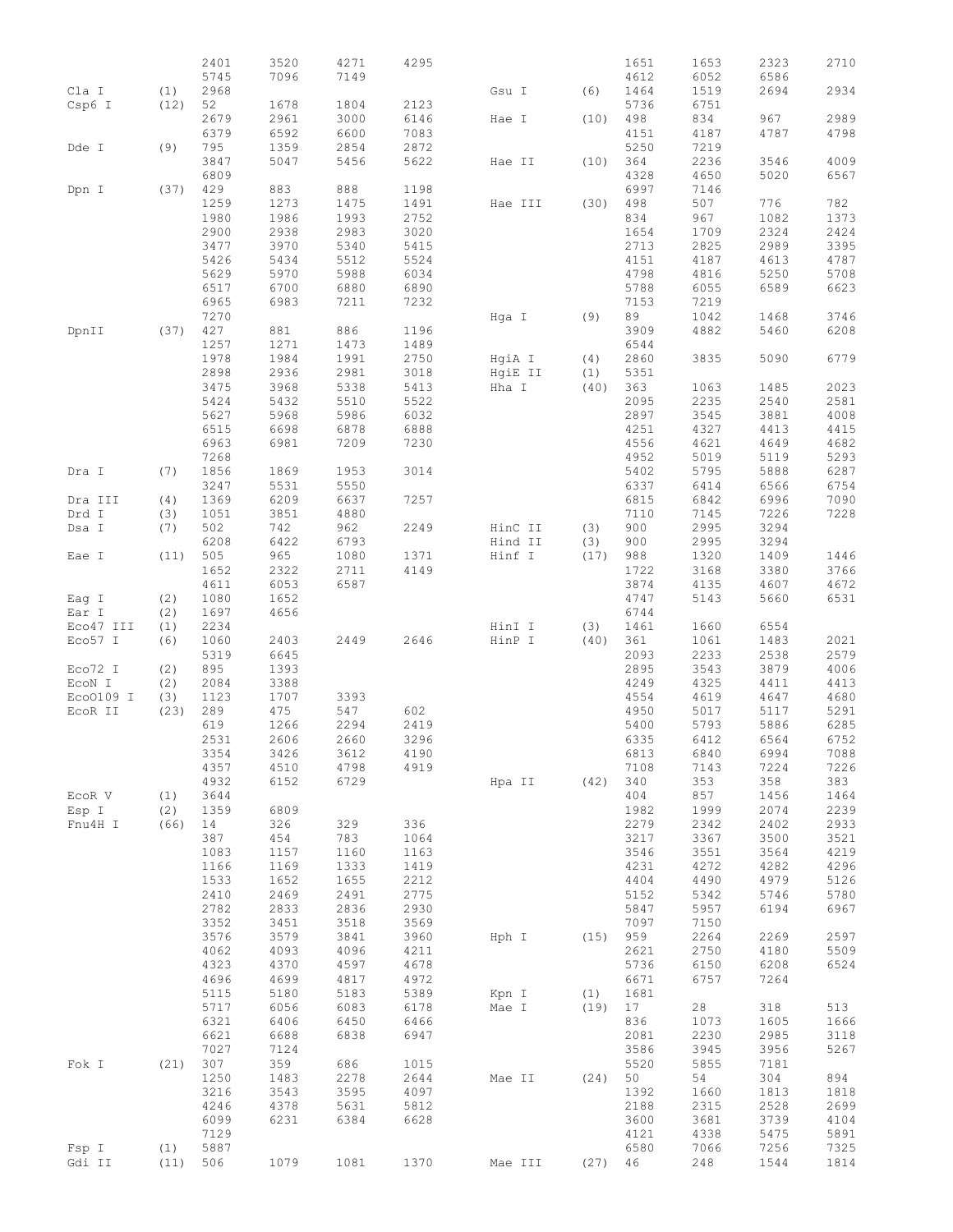|         |           | 1893     | 2433 | 2922 | 3057 |                  |            | 4776 | 5496 | 5987 | 5997 |
|---------|-----------|----------|------|------|------|------------------|------------|------|------|------|------|
|         |           | 3735     | 3795 | 4398 | 5128 |                  |            | 6075 | 6111 | 6354 | 7310 |
|         |           | 5191     | 5307 | 5590 | 5921 | Nla IV           | (23)       | 346  | 553  | 625  | 1124 |
|         |           | 5979     | 6132 | 6197 | 6328 |                  |            | 1240 | 1679 | 1980 | 2003 |
|         |           | 6415     | 6459 | 6654 | 6660 |                  |            | 2078 | 2130 | 2288 | 2826 |
|         |           | 6762     | 7092 | 7330 |      |                  |            | 3395 | 3560 | 4518 | 4804 |
| Mbo I   | (37)      | 427      | 881  | 886  | 1196 |                  |            | 4843 | 5615 | 5709 | 5750 |
|         |           | 1257     | 1271 | 1473 | 1489 |                  |            | 5961 | 6606 | 6971 |      |
|         |           | 1978     | 1984 | 1991 | 2750 | Not I            | (1)        | 1652 |      |      |      |
|         |           | 2898     | 2936 | 2981 |      |                  |            |      |      |      |      |
|         |           |          |      |      | 3018 | Nru I            | (1)        | 1195 |      |      |      |
|         |           | 3475     | 3968 | 5338 | 5413 | Nsi I            | (3)        | 585  | 657  | 3917 |      |
|         |           | 5424     | 5432 | 5510 | 5522 | Nsp7524 I        | (5)        | 84   | 579  | 651  | 3915 |
|         |           | 5627     | 5968 | 5986 | 6032 |                  |            | 4772 |      |      |      |
|         |           | 6515     | 6698 | 6878 | 6888 | NspB II          | (8)        | 1171 | 2225 | 4317 | 4596 |
|         |           | 6963     | 6981 | 7209 | 7230 |                  |            | 5114 | 5359 | 6323 | 6946 |
|         |           | 7268     |      |      |      | NspH I           | (5)        | 88   | 583  | 655  | 3919 |
| Mbo II  | (18)      | 231      | 996  | 1053 | 1081 |                  |            | 4776 |      |      |      |
|         |           | 1499     | 1713 | 2494 | 2539 | Pac I            | (1)        | 2977 |      |      |      |
|         |           | 2542     | 2735 | 4039 | 4644 | PaeR7 I          | (1)        | 7296 |      |      |      |
|         |           | 5433     | 5506 | 6856 | 7215 | Pal I            | (30)       | 498  | 507  | 776  | 782  |
|         |           | 7218     | 7251 |      |      |                  |            | 834  | 967  | 1082 | 1373 |
| Mlu I   | (1)       | 3005     |      |      |      |                  |            | 1654 | 1709 | 2324 | 2424 |
| Mme I   | (3)       | 4986     | 5170 | 7218 |      |                  |            | 2713 | 2825 | 2989 | 3395 |
| Mnl I   | (54)      | 103      | 258  | 318  | 446  |                  |            | 4151 | 4187 | 4613 | 4787 |
|         |           | 508      | 766  | 772  | 795  |                  |            | 4798 | 4816 | 5250 | 5708 |
|         |           | 801      | 809  | 812  | 824  |                  |            | 5788 | 6055 | 6589 | 6623 |
|         |           | 944      | 1005 | 1346 | 1347 |                  |            | 7153 | 7219 |      |      |
|         |           | 1369     | 1486 | 1698 | 2049 | Ple I            | (1)        | 5151 |      |      |      |
|         |           | 2138     | 2259 | 2340 | 2346 | Pml I            | (2)        | 895  | 1393 |      |      |
|         |           | 2439     | 2577 | 2589 | 2640 | PpuM I           | (1)        | 1123 |      |      |      |
|         |           | 2760     | 3327 | 3460 | 3588 | Psp1406 I        | (2)        | 2188 | 5891 |      |      |
|         |           | 3832     | 4018 | 4045 | 4075 | PspA I           | (5)        | 339  | 403  | 856  | 3499 |
|         |           | 4339     | 4621 | 4670 | 4880 |                  |            | 3563 |      |      |      |
|         |           | 4953     |      |      |      |                  |            |      |      |      |      |
|         |           |          | 5204 | 5604 | 5685 | Pst I            | (3)        | 6    | 471  | 3439 |      |
|         |           | 5831     | 6037 | 6176 | 6400 | Pvu I            | (4)        | 1199 | 1994 | 6035 | 6881 |
|         |           | 6497     | 6537 | 6945 | 6984 | Pvu II           | (3)        | 1171 | 2225 | 4596 |      |
|         |           | 7229     | 7304 |      |      | Rsa I            | (12)       | 53   | 1679 | 1805 | 2124 |
| Msc I   | (2)       | 967      | 4151 |      |      |                  |            | 2680 | 2962 | 3001 | 6147 |
| Mse I   | (33)      | 22       | 57   | 122  | 138  |                  |            | 6380 | 6593 | 6601 | 7084 |
|         |           | 212      | 906  | 1672 | 1775 | Rsr II           | (2)        | 355  | 3548 |      |      |
|         |           | 1855     | 1868 | 1952 | 2973 | Sac I            | (1)        | 3835 |      |      |      |
|         |           | 2977     | 3013 | 3239 | 3246 | Sal I            | (1)        | 2993 |      |      |      |
|         |           | 3723     | 3730 | 3951 | 4164 | Sap I            | (1)        | 4656 |      |      |      |
|         |           | 4308     | 4543 | 4602 | 5478 | Sau3A I          | (37)       | 427  | 881  | 886  | 1196 |
|         |           | 5530     | 5535 | 5549 | 5602 |                  |            | 1257 | 1271 | 1473 | 1489 |
|         |           | 5837     | 5876 | 6493 | 7009 |                  |            | 1978 | 1984 | 1991 | 2750 |
|         |           | 7322     |      |      |      |                  |            | 2898 | 2936 | 2981 | 3018 |
| Msl I   | (5)       | 2737     | 3402 | 5917 | 6076 |                  |            | 3475 | 3968 | 5338 | 5413 |
|         |           | 6772     |      |      |      |                  |            | 5424 | 5432 | 5510 | 5522 |
| Msp I   |           | (42) 340 | 353  | 358  | 383  |                  |            | 5627 | 5968 | 5986 | 6032 |
|         |           | 404      | 857  | 1456 | 1464 |                  |            | 6515 | 6698 | 6878 | 6888 |
|         |           | 1982     | 1999 | 2074 | 2239 |                  |            | 6963 | 6981 | 7209 | 7230 |
|         |           | 2279     | 2342 | 2402 | 2933 |                  |            | 7268 |      |      |      |
|         |           | 3217     | 3367 | 3500 | 3521 | Sau96 I (16) 355 |            |      | 1123 | 1707 | 2423 |
|         |           | 3546     | 3551 | 3564 | 4219 |                  |            | 2824 | 2907 | 3393 | 3394 |
|         |           | 4231     | 4272 | 4282 | 4296 |                  |            | 3548 | 5707 | 5786 | 5803 |
|         |           | 4404     | 4490 | 4979 | 5126 |                  |            | 6025 | 6299 | 6940 | 7152 |
|         |           | 5152     | 5342 | 5746 | 5780 | ScrF I           | $(42)$ 291 |      | 340  | 341  | 404  |
|         |           | 5847     | 5957 | 6194 | 6967 |                  |            | 405  | 477  | 549  | 604  |
|         |           |          |      |      |      |                  |            |      |      |      |      |
|         |           | 7097     | 7150 |      |      |                  |            | 621  | 857  | 858  | 1268 |
| MspA1 I | (8)       | 1171     | 2225 | 4317 | 4596 |                  |            | 1457 | 2280 | 2296 | 2421 |
|         |           | 5114     | 5359 | 6323 | 6946 |                  |            | 2533 | 2608 | 2662 | 2934 |
| Mun I   | (1)       | 2066     |      |      |      |                  |            | 3218 | 3298 | 3356 | 3367 |
| Nae I   | (4)       | 384      | 1465 | 3522 | 7151 |                  |            | 3428 | 3500 | 3501 | 3564 |
| Nci I   | (19) 340  |          | 341  | 404  | 405  |                  |            | 3565 | 3614 | 4192 | 4359 |
|         |           | 857      | 858  | 1457 | 2280 |                  |            | 4404 | 4512 | 4800 | 4921 |
|         |           | 2934     | 3218 | 3367 | 3500 |                  |            | 4934 | 5152 | 5848 | 6154 |
|         |           | 3501     | 3564 | 3565 | 4404 |                  |            | 6195 | 6731 |      |      |
|         |           | 5152     | 5848 | 6195 |      | Sec I (43) 289   |            |      | 290  | 339  | 340  |
| Nco I   | (3)       | 742      | 962  | 2249 |      |                  |            | 403  | 476  | 502  | 547  |
| Nde I   | (1)       | 1883     |      |      |      |                  |            | 619  | 742  | 777  | 835  |
| NgoM I  | (4)       | 382      | 1463 | 3520 | 7149 |                  |            | 856  | 962  | 1267 | 1374 |
| Nhe I   | (1)       | 1665     |      |      |      |                  |            | 2143 | 2249 | 2279 | 2419 |
| Nla III | $(32)$ 71 |          | 88   | 583  | 655  |                  |            | 2582 | 2606 | 2661 | 3217 |
|         |           | 746      | 966  | 1498 | 1646 |                  |            | 3365 | 3426 | 3499 | 3562 |
|         |           | 1722     | 2253 | 2487 | 2517 |                  |            | 3563 | 3612 | 3613 | 4080 |
|         |           | 2712     | 2907 | 2952 | 3159 |                  |            | 4191 | 4511 | 4932 | 6185 |
|         |           | 3696     | 3756 | 3919 | 4068 |                  |            | 6208 | 6391 | 6422 | 6729 |
|         |           |          |      |      |      |                  |            |      |      |      |      |
|         |           | 4132     | 4156 | 4386 | 4430 |                  |            | 6793 | 6932 | 7274 |      |